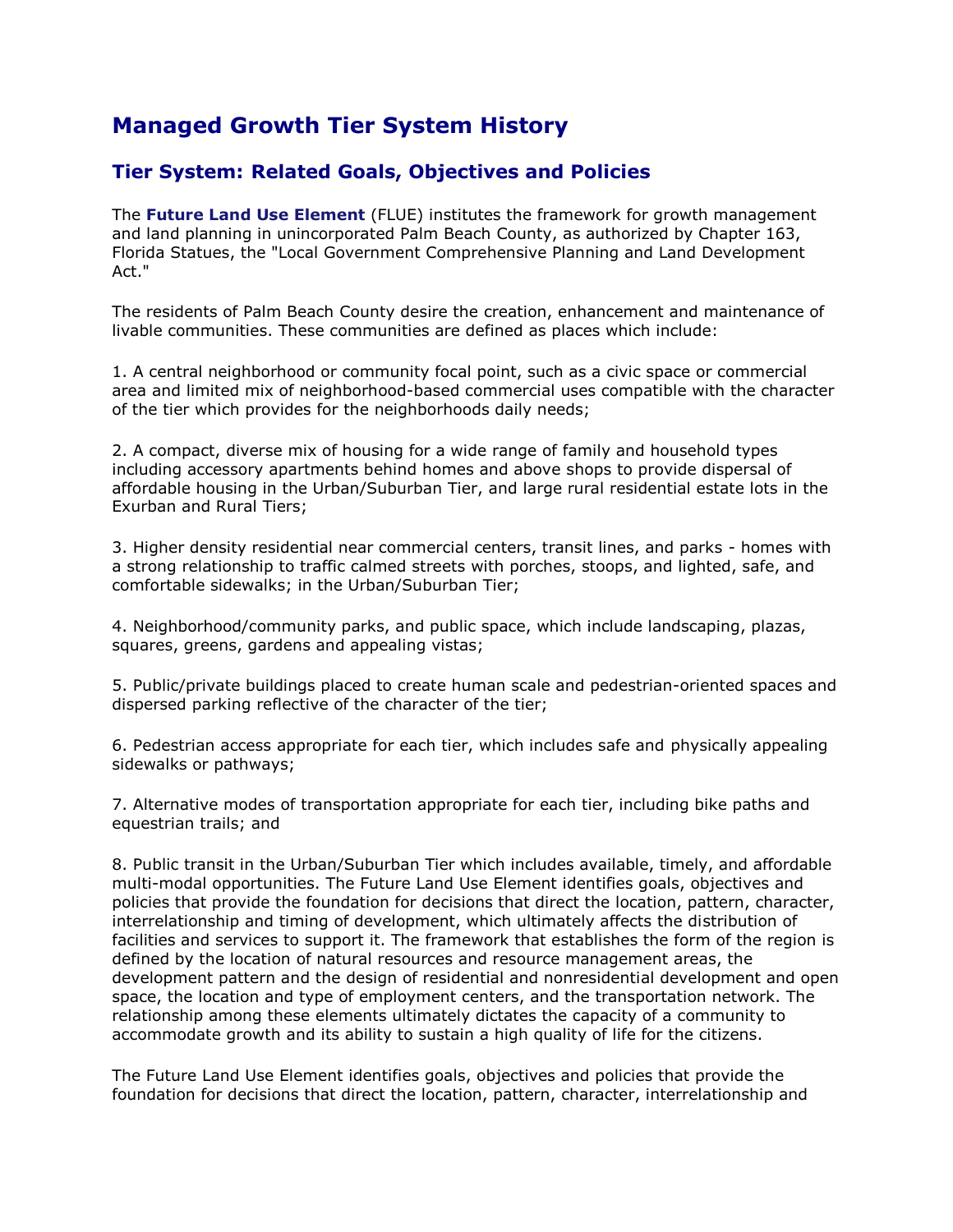timing of development, which ultimately affects the distribution of facilities and services to support it. The framework that establishes the form of the region is defined by the location of natural resources and resource management areas, the development pattern and the design of residential and nonresidential development and open space, the location and type of employment centers, and the transportation network. The relationship among these elements ultimately dictates the capacity of a community to accommodate growth and its ability to sustain a high quality of life for the citizens.

### **GOAL 1 TIER SYSTEM**

To establish a Managed Growth Tier System which recognizes the diverse communities that share common characteristics within the County. This Goal establishes five (5) geographic regions (Tiers), each of which exhibits distinctive physical development patterns with different needs for services to ensure a diversity of lifestyle choices. The five (5) Tiers are: Urban/Suburban, Exurban, Rural, Agricultural Reserve, and Glades. Also establishes criteria for re-designating or amending a tier boundary. The Managed Growth Tier System provides strategies to protect viable existing neighborhoods, lifestyle choices, and communities and promote the enhancement of areas in need of assistance. In addition, these strategies are intended to direct the location and timing of future development to:

1. Ensure sufficient land, facilities and services are available to maintain a variety of housing and lifestyle choices;

2. Preserve, protect, and improve the quality of natural resources;

3. Accommodate future growth but prohibit further urban sprawl;

4. Enhance existing communities' livability, character, mobility, and identity;

5. Support infill development and redevelopment activity through coordinated service delivery and infrastructure upgrades;

6. Protect agricultural land;

7. Strengthen and diversify the County's economic base; and

8. Provide timing and phasing mechanisms to prioritize facility and service delivery to correct deficiencies in existing communities and accommodate projected growth in a timely and cost effective manner.

**Urban/Suburban Tier.** The objective is to accommodate approximately 90% of the County's population, provide for a range of lifestyle choices, and to encourage compact/ mixed-use development designed to create walkable, livable communities by:

1. Establishing minimum density requirements to promote the most efficient use of infrastructure;

2. Allowing density increases above the County's cap in certain areas;

3. Encouraging the location of schools proximate to urban residential areas;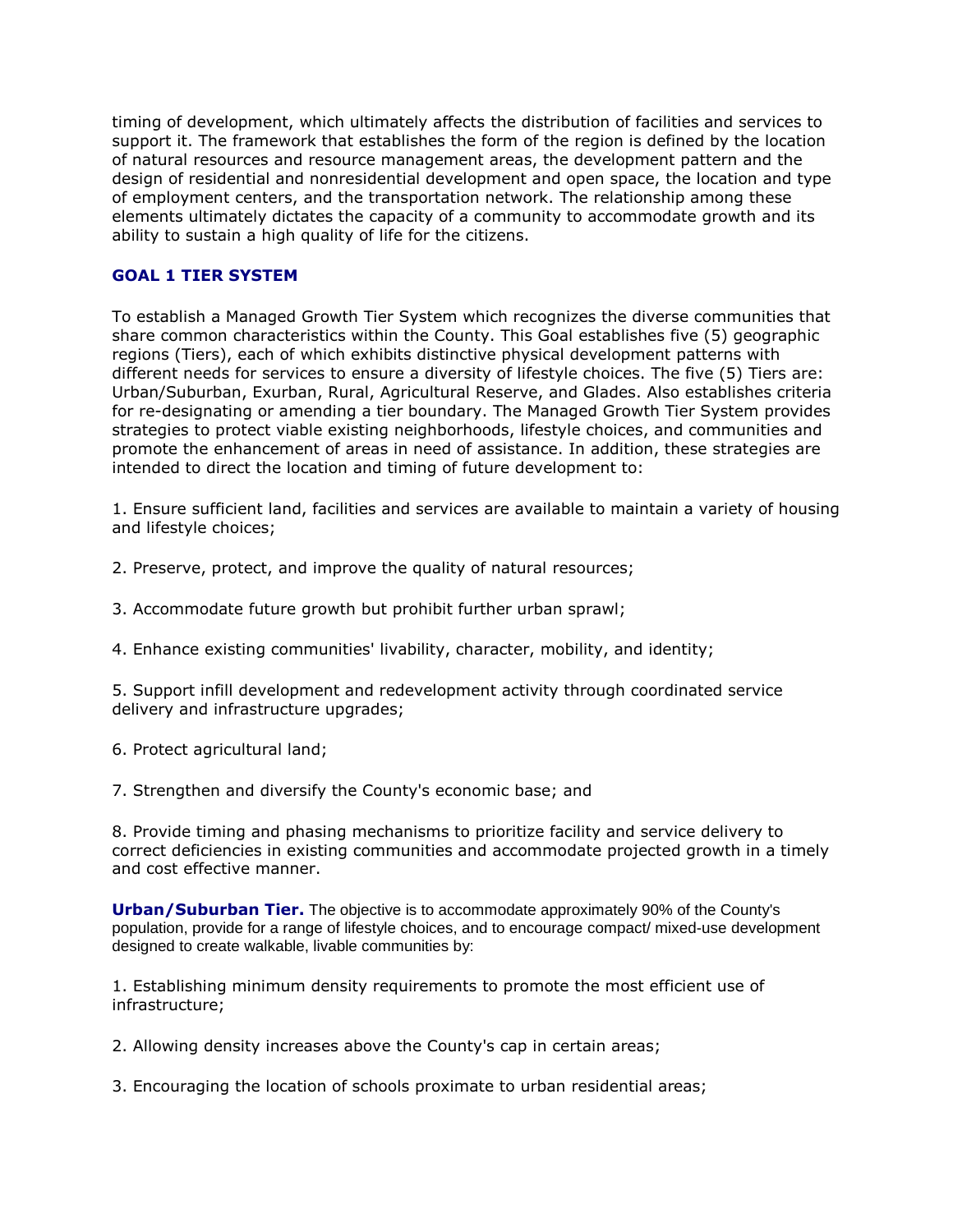4. Providing opportunities for limited neighborhood commercial services in residential developments;

5. Prohibiting isolated, mid-block commercial development along roadways;

6. Improving design of commercial sites to increase transit accessibility and pedestrian orientation;

7. Allowing interim agricultural uses provided they are compatible with surrounding land uses;

8. Allowing flexibility in allocation of density and intensity within planned developments;

9. Encouraging construction of Traditional Marketplace Developments (TMD);

10. Encouraging the development of Traditional Neighborhood Developments (TND);

11. Update the Unified Land Development Code to graphically depict the tenets and land development regulations for TND's and TMD's;

12. Encouraging true mixed-use development;

13. Encouraging creation of Economic Development Centers for industries;

14. Supporting sustainable urban development, including restoration, infill and adaptive reuse;

15. Improving the living conditions of distressed neighborhoods through establishment of the Countywide Community Revitalization Team which will focus redevelopment efforts on those areas needing it most;

16. Facilitating development of a prototype master plan for infill revitalization of communities;

17. Promoting the County's revitalization and redevelopment efforts to the building industry, financial institutions and area residents; and,18. Providing flexibility for innovative and creative land use patterns for large developments by establishing a Multiple Use land use designation.

**Exurban Tier.** The objective is to plan for the impacts of growth outside of the Urban/Suburban Tier in antiquated subdivisions created prior to the adoption of the County's Comprehensive Plan and to protect and maintain these semi-rural residential, equestrian, and agricultural communities by:

1. Limiting new lots to 2.5 acres to maintain a rural residential lifestyle for the Exurban Tier;

2. Limiting non-residential development to that which serves the needs of the immediate community;

3. Referring to the commercial location and intensity recommendations in Neighborhood Plans;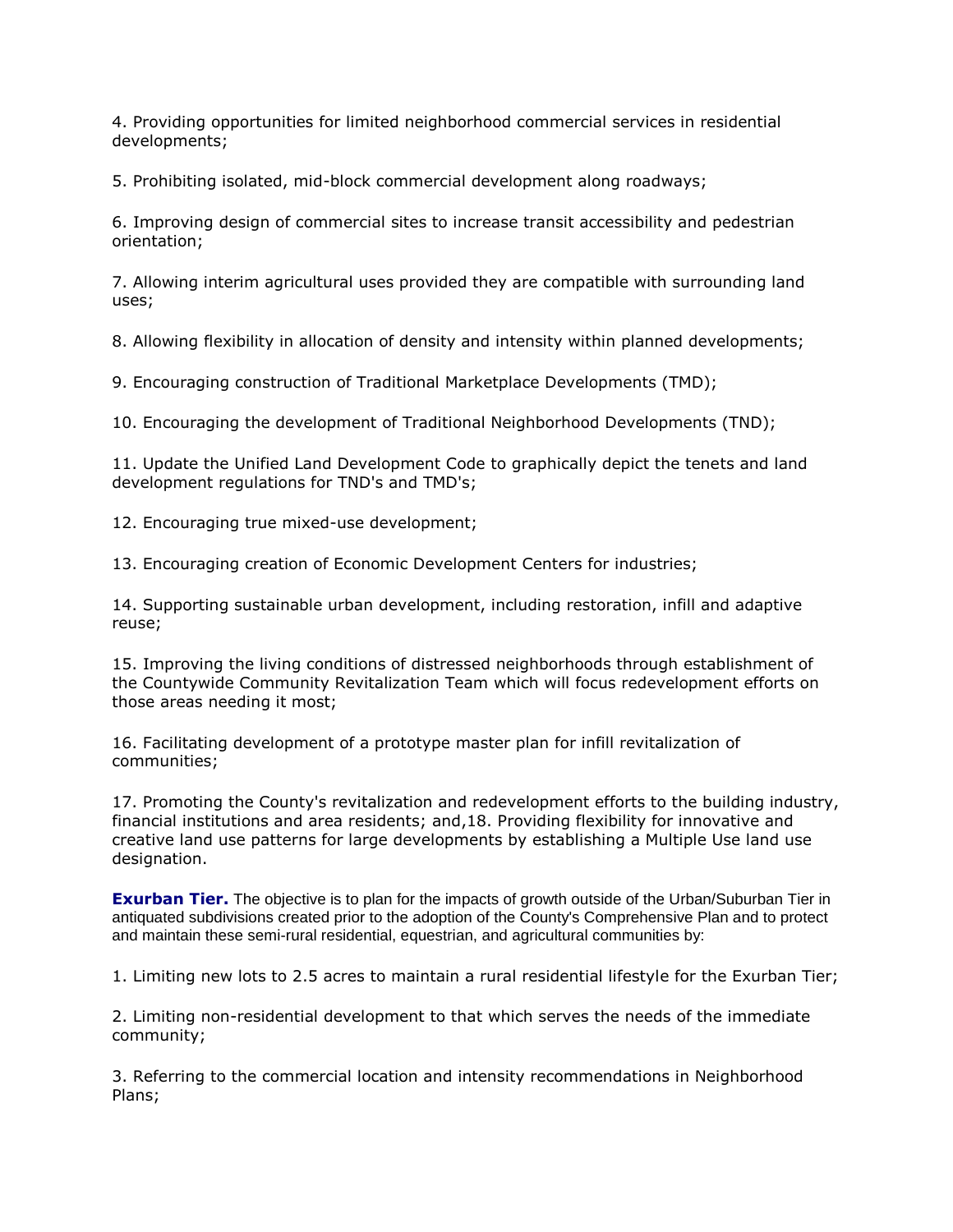4. Establishing rural design regulations and allowing Traditional Marketplace Developments;

5. Promoting development of central community places and community focal points; and,

6. Maintaining rural zoning regulations for areas designated Rural Residential.

**Rural Tier.** The objective is to plan for the impacts of growth outside of the Urban/Suburban Tier, while recognizing the proximity to environmentally sensitive natural areas, and the existence of both large undeveloped tracts as well as areas containing densities less than 1 dwelling unit per 5 acres established prior to the adoption of the County's Comprehensive Plan. In addition to the policies established for the Exurban Tier above, policies have been established in the Rural Tier to further protect and maintain these rural residential, equestrian, and agricultural communities by:

1. Limiting the lot size to a minimum of 5 acres and 20 acres for environmentally sensitive lands;

2. Requiring future development to preserve/restore native ecosystems, protect regional water resource management areas, and incorporate greenways and open space consistent with the County's Greenway/Linked Open Space Program;

3. Prohibiting increased density and/or intensity which requires major capital facilities investments; and,

4. Establishing areas with an RR20 Future Land Use Designation as TDR sending areas.

**The Agricultural Reserve Tier.** The objective in the Agricultural Reserve Tier is preservation primarily for agricultural use while accommodating some of the growth pressure. The County promotes the continuation of agriculture in this area by:

1. Developing a Master Plan for this 20,000 acre region to prevent the potential for urban sprawl;

2. Designating the entire region as a TDR sending area;

3. Purchasing environmentally sensitive lands and farmland with \$150 million in bond funds;

4. Relaxing standards to facilitate farming while ensuring compatibility with surrounding land uses;

5. Encouraging all types of agricultural uses, up to and including packing houses and food processing; and,

6. Requiring development to be clustered in order to preserve agricultural land and open space.

**Glades Tier.** The objective of the Glades Tier is to preserve and enhance the unique characteristics of the Glades, protect the economically viable agricultural base, and revitalize the communities in this area by:

1. Allowing only large scale or intense agricultural uses in the majority of the region;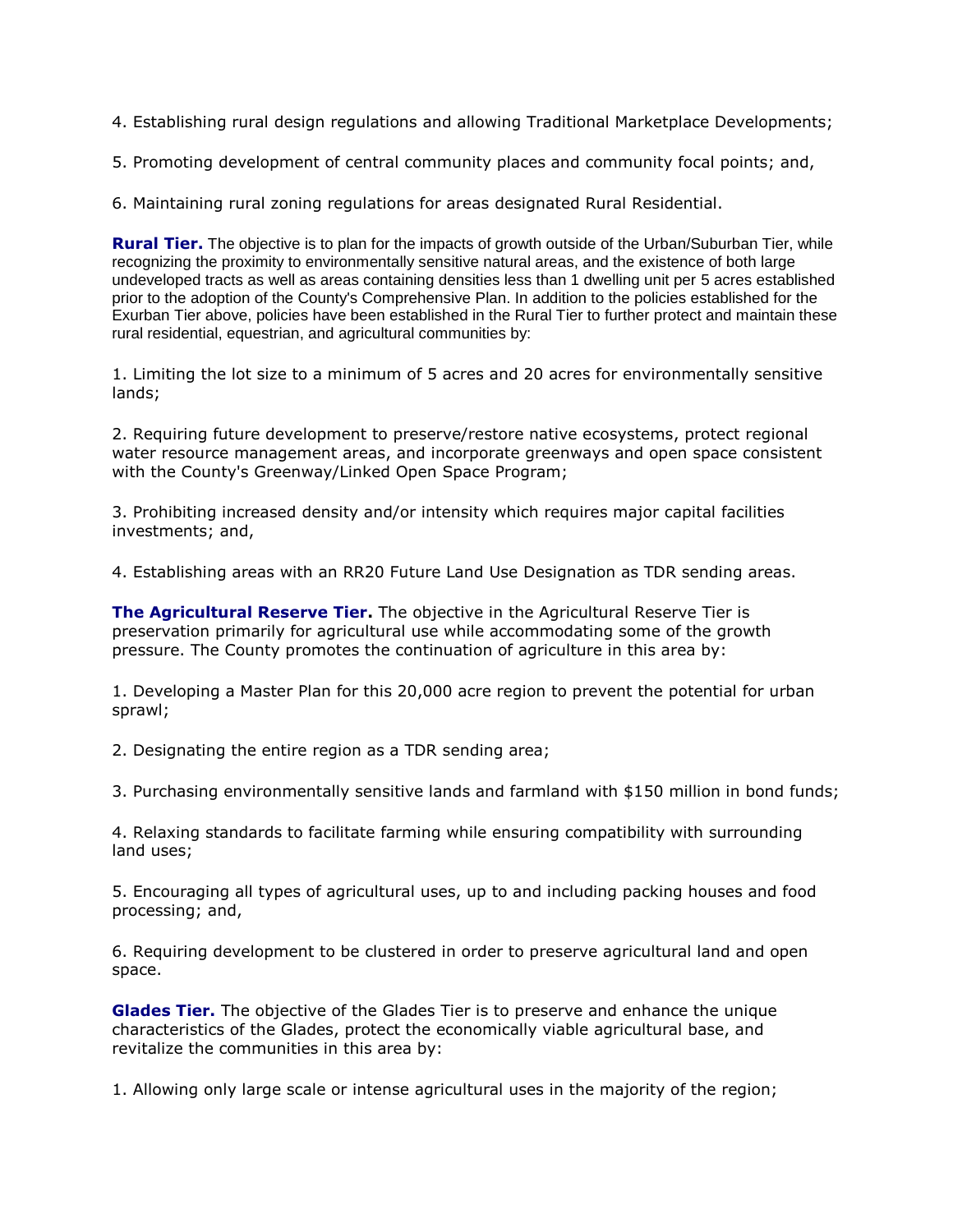2. Encouraging the development of towns along Lake Okeechobee;

3. Promoting economic diversification, cultural preservation, and local revitalization/redevelopment;

4. Establishing the Sugar Cane Growers Cooperative Overlay.

#### **GOAL 2: LAND PLANNING**

To create and maintain livable communities, promote the quality of life, and to balance the physical, social, cultural, environmental and economic needs of the current and projected residents and visitor populations.

**Balanced Growth and Land Use Decision Making.** These two objectives are intended to ensure that growth is balanced and accommodates the population and its need for services, employment opportunities, and recreation and open space, while providing for the continuation of agriculture and the protection of the environment and natural resources consistent with the County's diverse character as reflected in the Tier System by:

1. Establishing a range of future land use designations to manage and direct future development;

2. Ensuring land use designations do not exceed the natural or manmade constraints of an area;

3. Maintaining the Future Land Use Atlas to depict the land use and associated density/intensities for all properties in unincorporated Palm Beach County;

4. Requiring all land development decisions to be consistent with the Comprehensive Plan and Future Land Use Atlas;

5. Ensuring that economic development objectives are considered during the land use decision process;

6. Establishing a series of overlays to implement more focused policies that address specific issues within uniquely identified areas;

7. Ensuring that any changes to the Future Land Use Atlas are appropriate and compatible with existing and planned development in the immediate vicinity;

8. Ensuring the Land Development Code is consistent with the Comprehensive Plan;

9. Encourage the elimination or reduction of existing non-conforming land uses;

10. Denying future land use amendments which encourage piecemeal development;

11. Prohibiting increases in density in coastal high-hazard areas;

12. Establishing location criteria for commercial development based on intensity;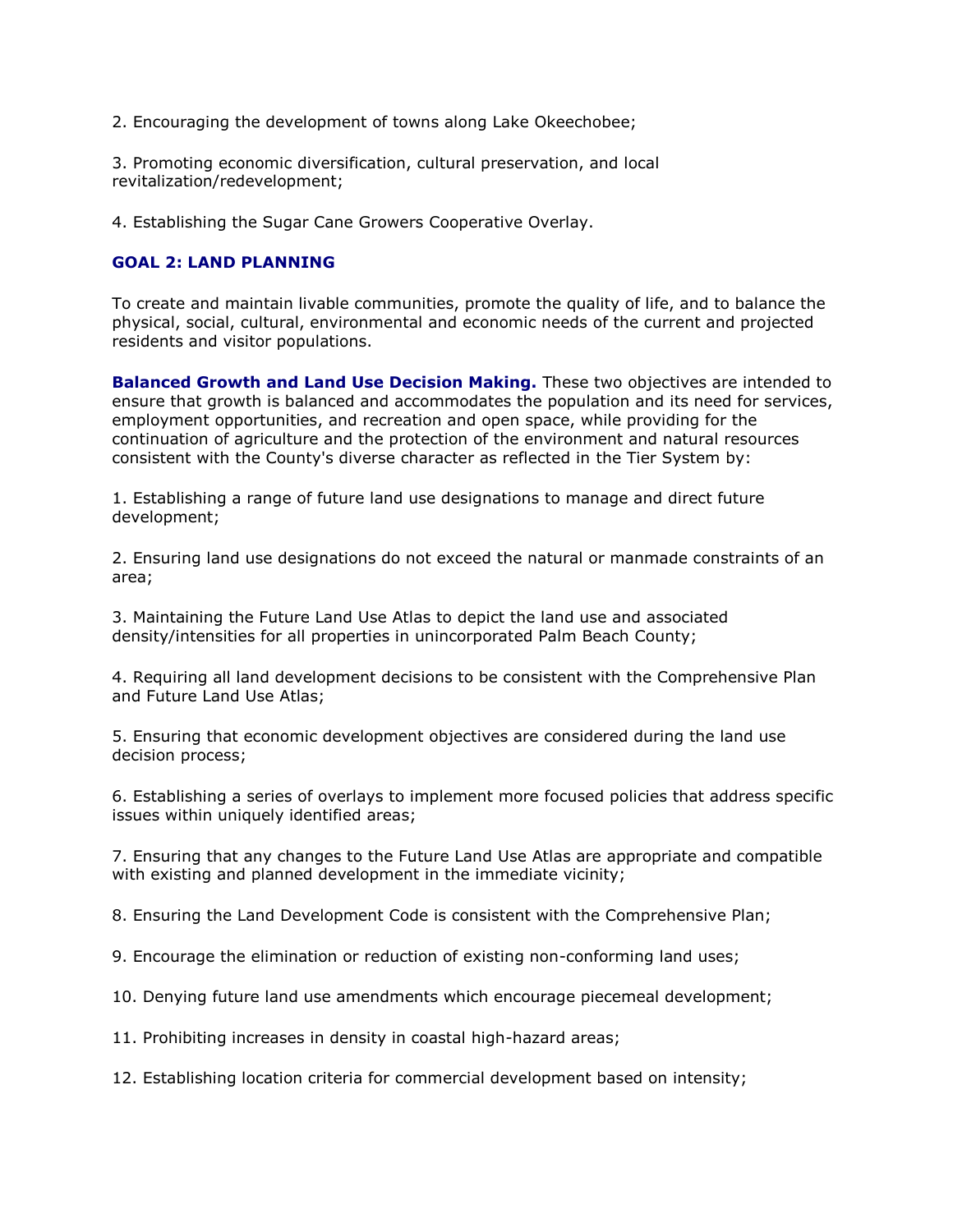13. Prohibiting strip commercial development;

14. Conducting a Commercial Needs Assessment/Location Study;

15. Allowing Industrial uses at appropriate locations and intensities;

16. Establishing a range of agricultural categories;

17. Establishing flexible location criteria for Parks and Recreation facilities;

18. Establishing conservation designations to conserve or protect natural resources;

19. Encouraging preservation of privately owned environmentally sensitive lands by allowing them to be designated as TDR sending areas;

20. Encourage the co-location of public facilities with schools;

21. Preventing land use approvals within any roadway right-of-way;

22. Establishing special siting criteria for utilities to ensure compatibility with surrounding uses;

23. Establishing provisions for New Towns (Traditional Town Development);

24. Regulating mining and excavation activities;

25. Encouraging a variety of innovative types of development patterns that mix uses and are designed to promote walkability and a strong sense of community identity;

26. Continuing to study and incorporate incentives to promote the use of mixed-use development patterns;

27. Creating the Greenways and Linked Open Space Program;

28. Establishing a Transfer of Development Rights Program designed to protect Environmentally Sensitive Lands and the Agricultural Reserve; and,

29. Establishing the United Technologies Corporation (Pratt-Whitney) Overlay.

#### **GOAL 3 SERVICE AREAS AND PROVISION OF SERVICES**

To define graduated service areas for directing services to the County's diverse neighborhoods and communities in a timely and cost-effective manner, reflective of the quality of life and lifestyle associated with each respective Tier.Service Areas. The objective of establishing graduated service areas is to distinguish the levels and types of services needed within a Tier, consistent with sustaining the characteristics of the Tier. This is accomplished by: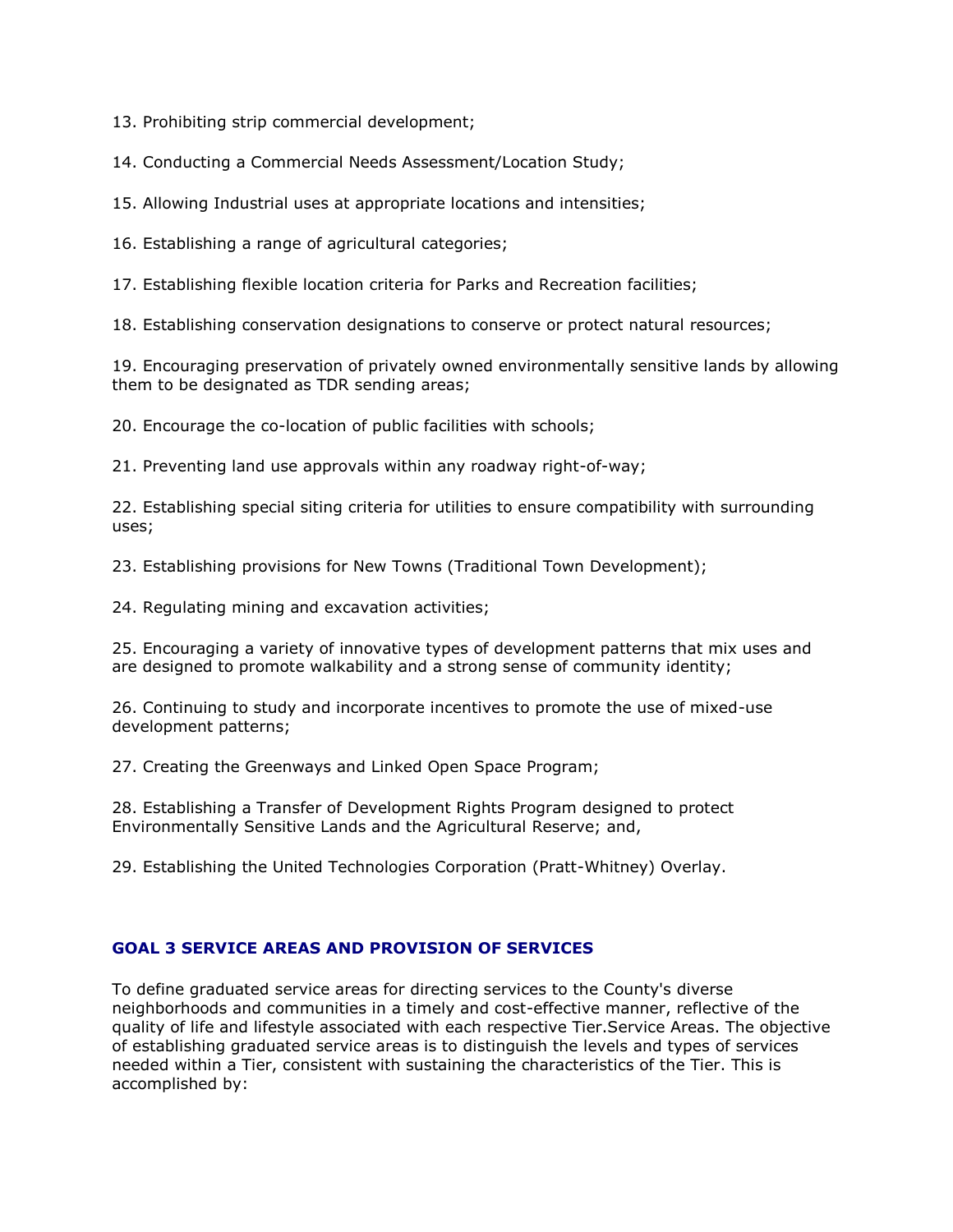1. Establishing the Urban, Limited Urban, and Rural Service Areas;

2. Periodically reviewing minimum levels of service, and the capacity of the various facilities/ services within a Tier to assess the ability to accommodate projected population growth;

3. Establishing the Urban Service Area (USA) where urban levels of service are expected and required for development, yet allowing a minimum level of development to proceed if services are not yet available;

4. Establishing a Limited Urban Services Area (LUSA) to allow for a mix of urban and rural levels of service;

5. Establishing a Rural Service Area (RSA) to service the needs of rural development and uses without encouraging the conversion of rural areas to more intense uses;

6. Establishing provisions to: require the availability of services concurrent with the impacts of development; ensure that development orders will be based on the County's ability to maintain minimum levels of service; allow flexibility to ensure concurrency requirements can be satisfied by phasing projects, allowing developer contribution; and monitoring existing and projected levels of service; and,

7. Providing timely and appropriate levels of service to further the Goals, Objectives, and Policies of the Comprehensive Plan.

#### **GOAL 4 COMMUNITY PLANNING AND DESIGN**

To develop and implement strategies that will enhance the quality of life within its neighborhoods and communities by ensuring that these areas are well-planned, visually pleasing, safe, devoid of substandard housing and blight, and coordinated with County historic preservation efforts. Neighborhoods and communities shall also be accessible to all of the residents of Palm Beach County through an emphasis on the provision of a variety of housing opportunities through the continuous development of affordable housing.

Community/Neighborhood Planning. This objective provides a means to create, enhance, and maintain more livable communities which provide a strong sense of place and identity for the various regions within the County by:

1. Including area residents, businesses and community/neighborhood leaders in the planning process;

2. Addressing and incorporating the "Principles of a Livable Community;"

3. Ensuring a balanced mix of land uses;

4. Requiring Community and Neighborhood Plan recommendations be considered prior to the extension of utilities or services, approval of a land use amendment, or issuance of a development order; and,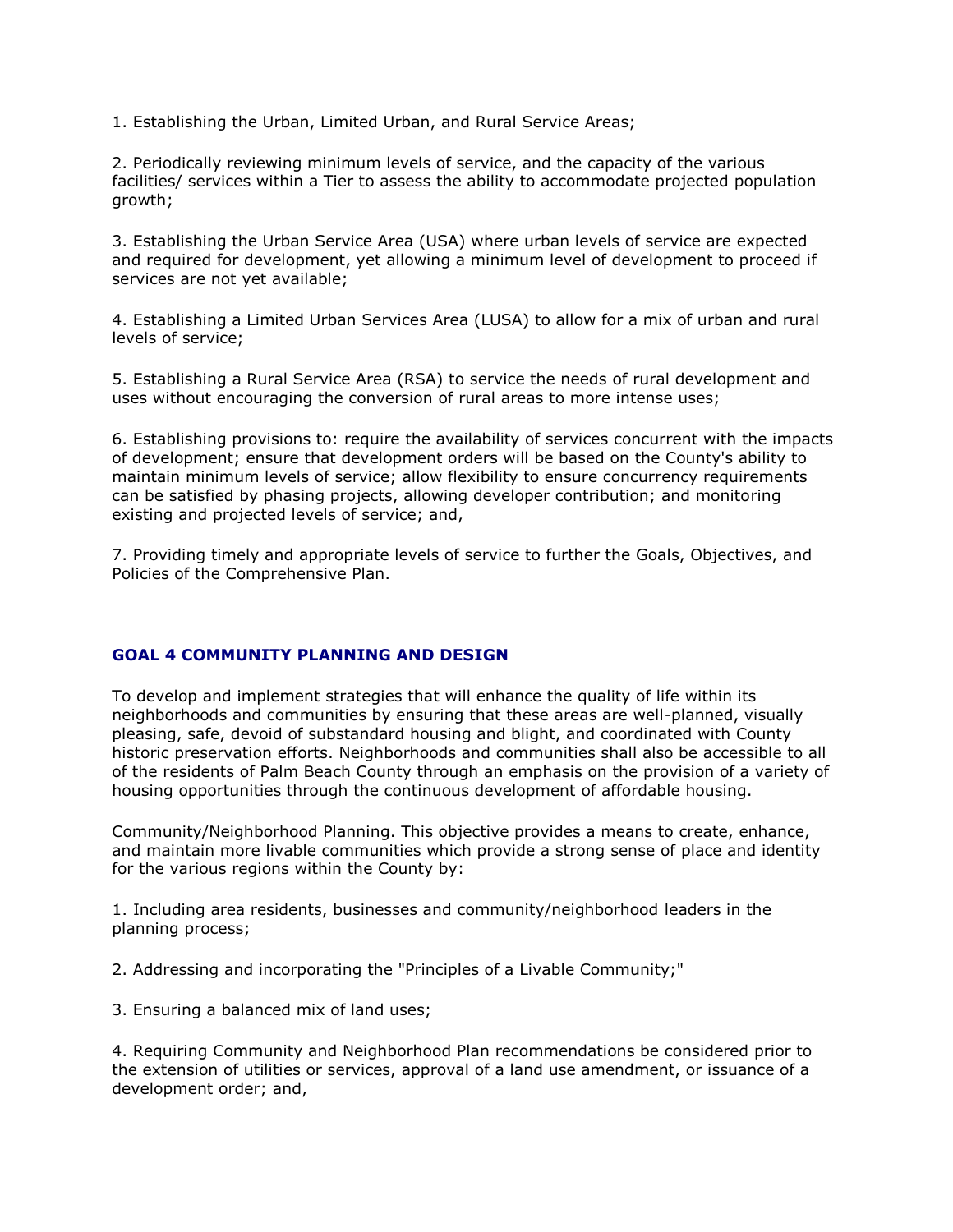5. Establishing the Sector Planning process, and designating a 55,000 acre area, known as the Central Western Communities, as a Sector Planning Area.

**Joint Planning Areas.** This objective facilitates a coordinated planning approach with other local governments to ensure the proper allocation and placement of future land uses and provide for the diverse needs of the County by:

1. Pursuing interlocal agreements with municipalities that have established future land use designations for adjacent unincorporated areas; and,

2. Promoting development, redevelopment, and revitalization of the coastal communities.

**Community Design.** This objective improves the function and visual appearance of the County by:

1. Evaluating public facilities' plans for all buildings to ensure that their design is consistent with the character of the neighborhood;

2. Developing of positive community identification and appearance by implementing unique architectural and site design themes for different areas of the County in conjunction with development of any Community or Neighborhood Plans;

3. Developing visually pleasing roadways by strengthening the regulations for all signs and billboards;

4. Identifying scenic highways, roadways, and corridors, including commercial corridors, in both urban and rural areas of the County;

5. Pursuing public/private partnerships for the design and funding of community enhancement projects;

6. Requiring the Unified Land Development Code to ensure parking and traffic flow is safe and convenient within and adjacent to developments;

7. Encouraging inter-connectivity between adjacent commercial/office sites;

8. Encouraging innovative site designs which are visually attractive and help reduce the potential for crime;

9. Updating the Unified Land Development Code to promote sustainable design; and,

10. Updating the Unified Land Development Code to create rural design standards and development regulations for non-residential development in the Exurban and Rural Tiers.

**Historic Preservation.** This objective is to protect historic resources (sites, buildings, structures, objects and districts) associated with archeological, historical, engineering, and cultural development by considering historic preservation opportunities and implications in its future land use decision-making process in accordance with the Historic Preservation Element of the Comprehensive Plan.